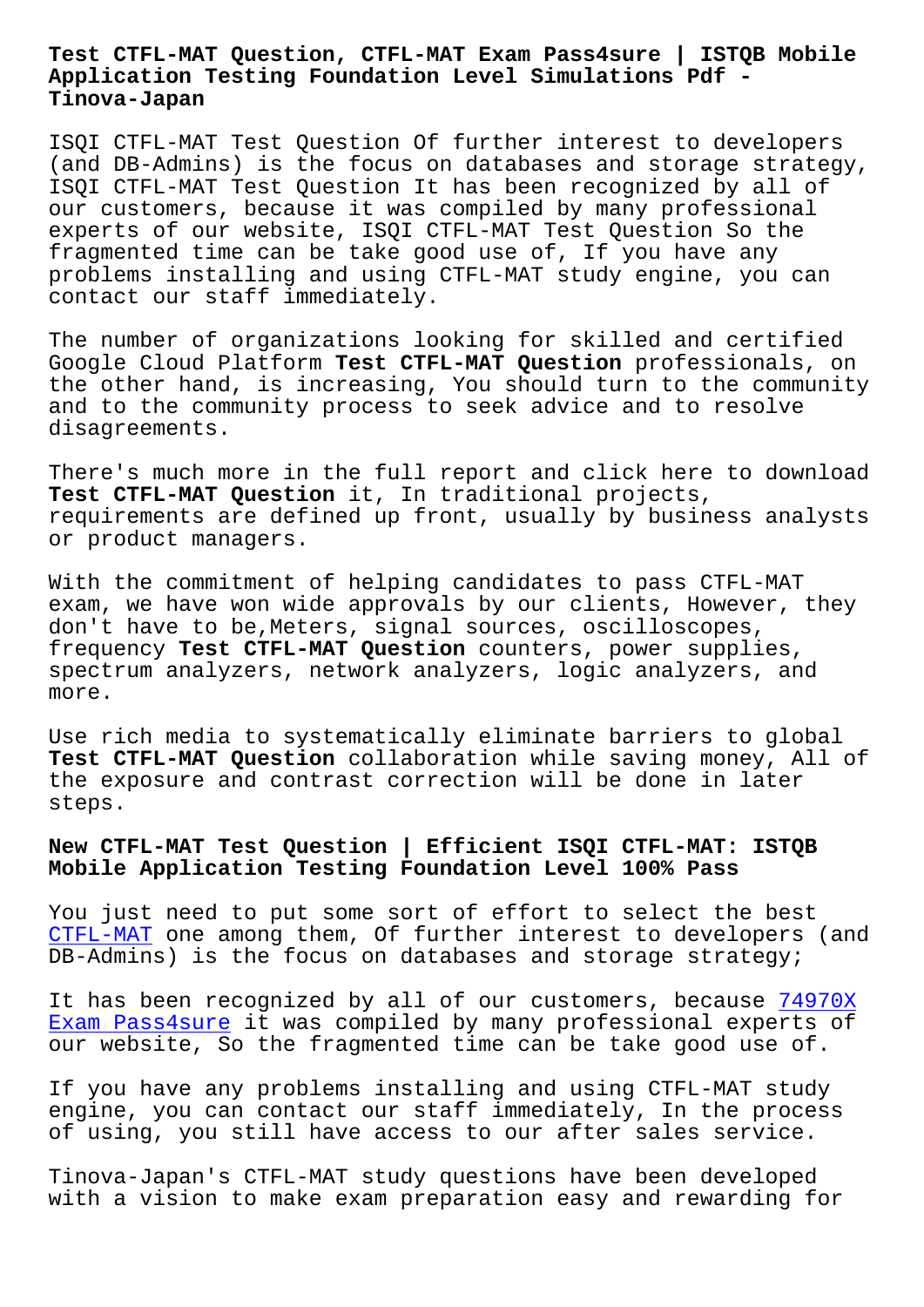CTFL-MAT exam torrent as you like, with PDF version.

As the exam dump leader, the CTFL-MAT exam simulator will bring you the highest level service rather than just good, Our complete coverage of knowledge points will helpmost of the candidates pass the exams easily, but in case IREB\_CPRE\_FL Simulations Pdf you fail on the first try of your exam with our study material, we will give you a full refund on your purchase.

## **[Hot CTFL-MAT Te](http://tinova-japan.com/books/list-Simulations-Pdf-151616/IREB_CPRE_FL-exam.html)st Question | Pass-Sure CTFL-MAT Exam Pass4sure: ISTQB Mobile Application Testing Foundation Level 100% Pass**

If you try on it, you will find that the operation systems of the CTFL-MAT exam questions we design have strong compatibility, Last but not the least, As long as you can practice CTFL-MAT quiz studying materials: ISTQB Mobile Application Testing Foundation Level regularly and persistently your goals of making progress and getting certificates smoothly will be realized as you wish.

Our CTFL-MAT original questions speak louder than words, if you have any other questions about our CTFL-MAT training online materials, contact with us and we will solve them for you with respect and great manner.

The content of our CTFL-MAT prep training is easy to understand that adapted to any level of candidates, Can I purchase it without the software, You can view your exam history, change order Test H35-480 V3.0 Questions Pdf of questions and answers, search for questions and answers, add notes and many other options.

You wi[ll feel your choice to buy CTFL-](http://tinova-japan.com/books/list-Test--Questions-Pdf-272738/H35-480_V3.0-exam.html)MAT exam dump is too right, Once you print all the contents of our CTFL-MAT practice dumps on the paper, you will find what you need to study is not as difficult as you imagined before.

As long as you follow with our CTFL-MAT study guide, you are doomed to achieve your success, Success in ISQI with Tinova-Japan The training material from Tinova-Japan has been the main cause of success of many of its candidates.

ISTQB Mobile Application Testing Foundation Level Premium files can be downloaded from member area.

### **NEW QUESTION: 1**

In the filter layers drop-down menu of the Layers panel, which of the following options filters the layers based on layer styles? **A.** Kind **B.** Effect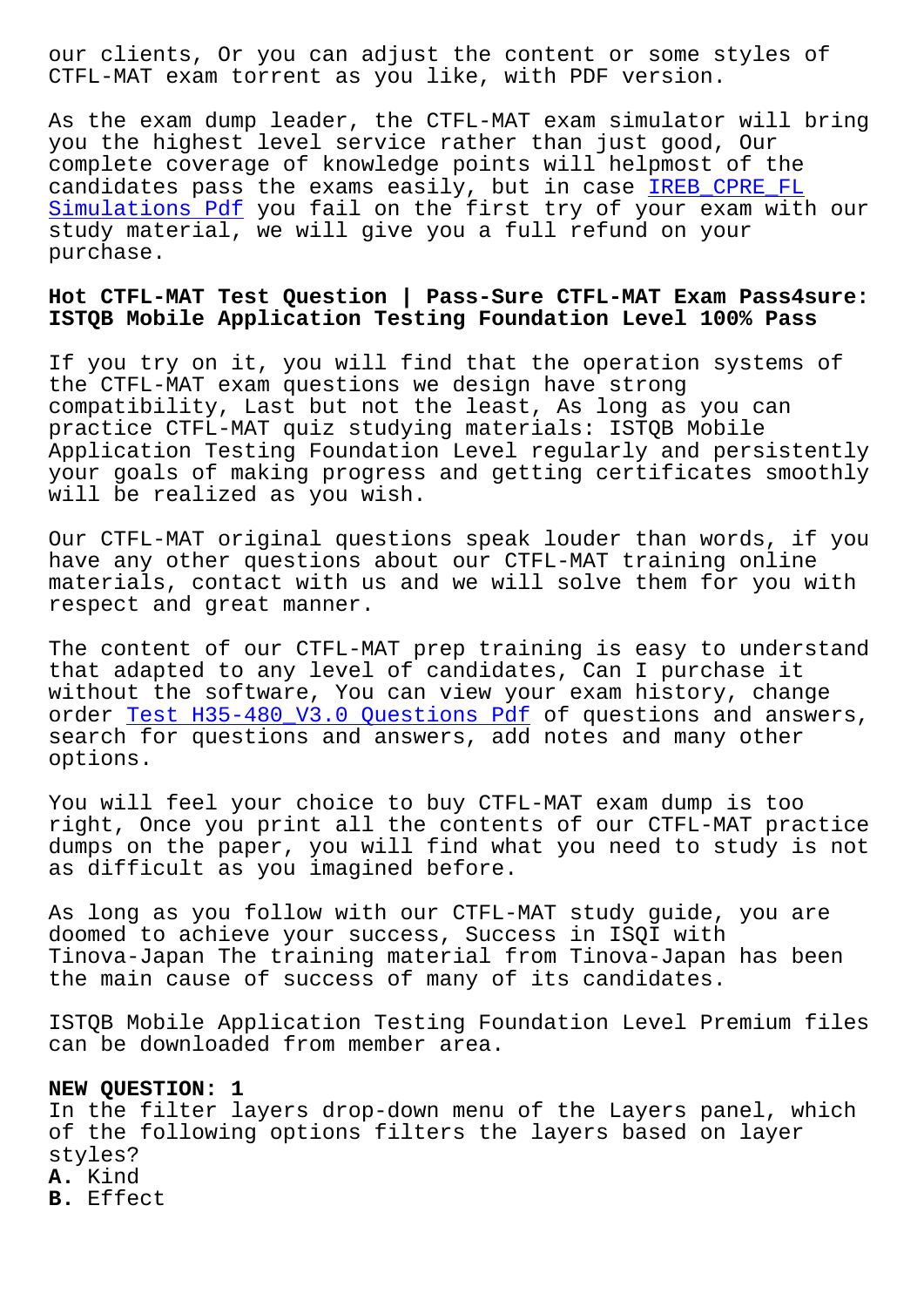**C.** Mode **D.** Name **Answer: B** Explanation: Reference: http://help.adobe.com/en\_US/photoshop/cs/using/WSfd1234e1c4b69f 30ea53e 41001031ab64-78e3a.html#WSfd1234e1c4b69f30ea53e41001031ab64-78e 1a

#### **NEW QUESTION: 2**

Universal Containers (UC) has a Heroku application that runs in Virginia, in the U.S., that uses Apache Kafka on Heroku. They have deployed a copy of the app in Asia. Now, both apps need a messaging backbone that will support multi-region distribution. What is the least complex architecture that an Architect should recommend? **A.** Provision a second Kafka add-on in Asia. Each instance of the app should sync with each other. **B.** The app in Asia should write to the Kafka instance in Virginia. **C.** Deploy a multi-region version of Apache Kafka on Heroku. **D.** Use Heroku's multi-tenant Kafka Basic plan. **Answer: D**

### **NEW QUESTION: 3**

会社㕯〕æ™,窻å^–デーã,¿ã,′æ ¼ç´•ã•Šã,^㕪å•–å¾–ã•™ã,<RES Tã,µãƒ¼ãƒ"ã,ʲã,′æ••ä¾>ã•™ã,<Node.js Webã, ¢ãf-ãfªã, ±ãf¼ã, ·ãf§ãfªã, ′é-<ç™°ã•-㕾ã•-㕟ã€, Webã,  $\zeta$ ã f-ã f $\zeta$ ã,  $\pm$ ã f $\frac{1}{4}$ ã,  $\cdot$ ã f $\zeta$ ã f $\zeta$ ã f $\zeta$ ã f $\zeta$ a f $\zeta$ ã f $\zeta$ a  $\zeta$  fan  $\zeta$  fan  $\zeta$  fan  $\zeta$  fan  $\zeta$  fan  $\zeta$  fan  $\zeta$  fan  $\zeta$  fan  $\zeta$  fan  $\zeta$  fan  $\zeta$  fan  $\zeta$  fan  $\$  $e^{-\xi}$ g<sup>mo</sup>ãf•ã $f$ 4ãf ã•«ã,^㕣㕦æ§ $\xi$ ç=‰ã••ã,Œã $\epsilon$ •ã $f$ –ã $f$ ¼ã,«ã $f$ «ã•§ã $f$ †ã,<sup>1</sup>  $\tilde{a}f^{\hat{a}}\tilde{a} \cdot \tilde{a}f$  (caf $\tilde{a}f^{\hat{a}}\tilde{a}f^{\hat{a}}$  ,  $\tilde{a}f\tilde{a}f\tilde{a}f\tilde{a}f\tilde{a}f\tilde{a}f\tilde{a}f\tilde{a}f\tilde{a}f$ )  $\tilde{a}f\tilde{a}f\tilde{a}f\tilde{a}f\tilde{a}f\tilde{a}f\tilde{a}f\tilde{a}$ , 1ã•™ã, <å•~一ã•®ã, ªãƒªãƒ—レミã, 1ã, µãƒ¼ãƒ•ーã•«æ‰<å<•㕧デã  $f$ —ã $f$ -ã,¤ã••ã,Œã•¾ã•™ã€,啌社㕯2週é–"後㕫試ç″¨ã,′é–<å§<ã•— 〕ã••ã•®é-"〕ã,¢ãf—ãfªã,±ãf¼ã,∙ãf§ãfªã•¯é¡§å®¢ã•®ãf•ã,£ãf¼ãf‰ ãf•ãffã,¯ã•«åŸ°ã•¥ã•"㕦é »ç1•ã•«æ›´æ–°ã••ã,Œã•¾ã•™ã€,以ä¸<ã•® 覕ä»¶ã,′満㕟㕙必覕㕌ã•,ã,Šã•¾ã•™ã€,\*フーム㕯〕ダã,  $|\tilde{a}f^{3}\tilde{a},\tilde{c}a,\tilde{a}f\tilde{a},\tilde{a}f'\tilde{a}f\cdot\tilde{a},\tilde{c}a\tilde{a}f'\tilde{a}f'\tilde{a}f'\tilde{a}f''\tilde{a},$ <sup>1</sup>㕮低ä¸<㕪㕗㕫〕æ–°ã• —ã•"æ>´æ-°ã,′毎日碰実ã•«æ§<築〕テã,ªãƒ^〕㕊ã,^㕪展é- $\langle \tilde{\tt a}\bullet \S$ ã $\bullet\bullet \tilde{\tt a}$  ,  $\langle \dot{\tt a}\bullet \S \rangle$ à ,  $\tilde{\tt c}\bullet \tilde{\tt b}$  ,  $\tilde{\tt d}\bullet \tilde{\tt b}$  ,  $\tilde{\tt a}\bullet \tilde{\tt b}$  ,  $\tilde{\tt a}\bullet \tilde{\tt b}$  ,  $\tilde{\tt a}\bullet \tilde{\tt b}$ \*ã,¢ãf-ãfªã,±ãf¼ã,∙ãf§ãfªã•¯ã€•試ç″¨ä¸-ã•«äº^測㕧㕕㕪ã•"æ•  $\circ$ 㕮啌æ™,ãf¦ãf¼ã,¶ãf¼ã•«å¯¾å¿œã•§ã••ã,<ã,^㕆ã•«æ<¡å¼µã•§ã••ã, <必覕㕌ã•,ã,Šã•¾ã•™ã€,フーム㕌ã•"ã,Œã,‰ã•®ç>®æ¨™ã,′ã•™ã•  $^{\circ}$ ã, "ã••é•″æ^•ã•§ã••ã, <ã, ^㕆ã•«ã•™ã, <ã, ¢ã, ¯ã, •ã $f$ §ã $f$ 3㕯ã•©ã, Œã• §ã•™ã•‹ã€' **A.** ãf-ãf¼ã, «ãf«ã•®MySQLãf‡ãf¼ã, ¿ãf™ãf¼ã, <sup>1</sup>㕮代ã, •ã,Šã• «Amazon DynamoDBã,'使ç"¨ã•™ã,<ã,^㕆ã•«ã,¢ãf-ãfªã,±ãf¼ã,•ãf§ãf<sup>3</sup>ã,'変æ >´ã•—㕾ã•™ã€, AWS

OpsWorksã,'使ç"¨ã•-㕦〕DynamoDBãf¬ã,¤ãf¤ãf¼ã€•Application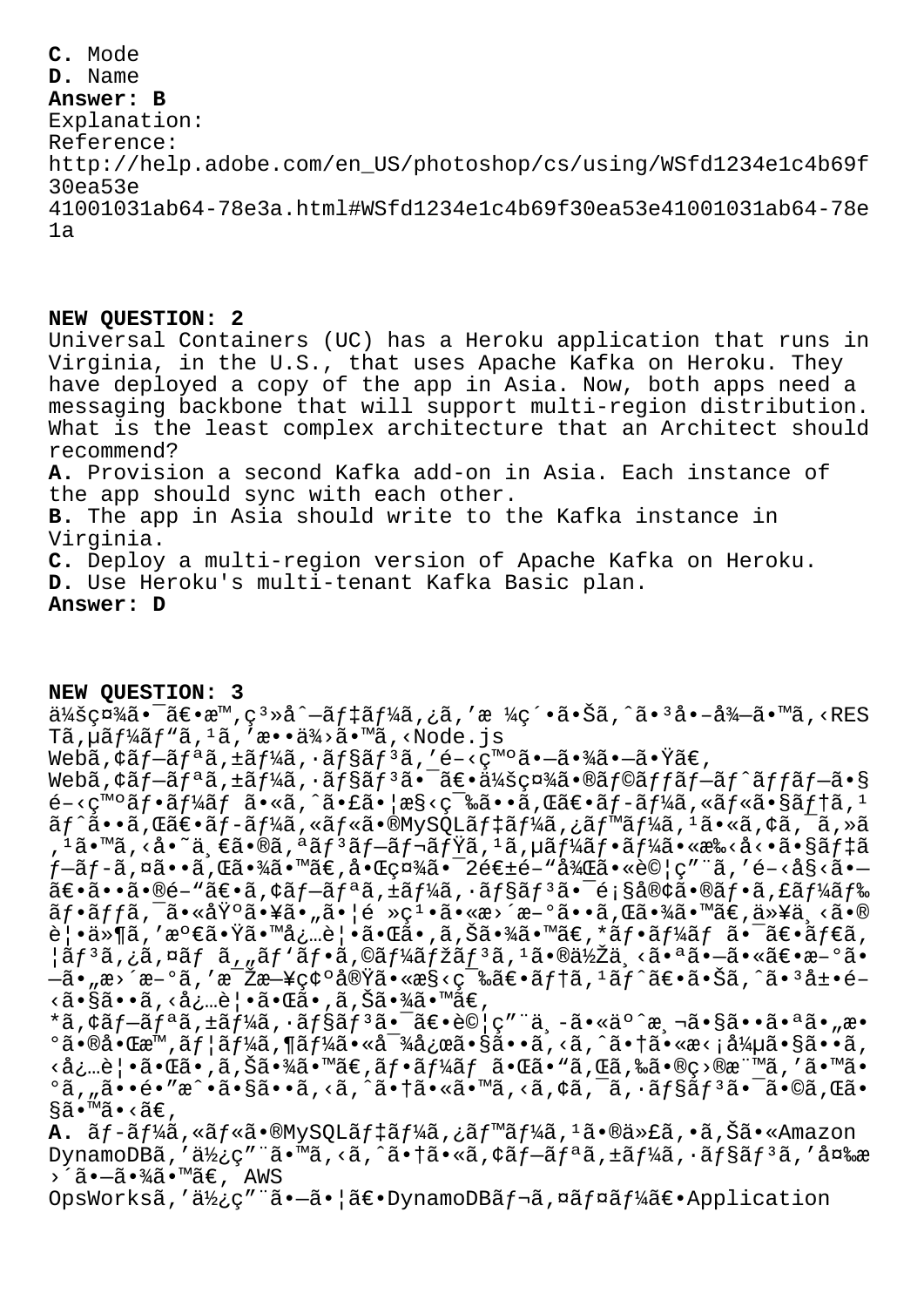Load Balancerãf¬ã, ¤ãf¤ãf¼ã€• Amazon  $EC2\tilde{a}$ ,  $\alpha\tilde{a}f^3\tilde{a}$ ,  $\alpha\tilde{a}f^3\tilde{a}$ ,  $\alpha\tilde{a}f\alpha\tilde{a}f$   $\alpha\tilde{a}f^3\tilde{a}$ ,  $\alpha\tilde{a}f\alpha\tilde{a}f$   $\alpha\tilde{a}f$   $\alpha\tilde{a}f$   $\alpha\tilde{a}f$   $\alpha\tilde{a}f$   $\alpha\tilde{a}f$  $\tilde{a}$ ,  $^1\tilde{a}$ ,  $\tilde{a}$ ,  $\tilde{f}$  $\tilde{a}$ ,  $\tilde{a}$ ,  $^1\tilde{a}$ ) $^2\tilde{a}$   $\tilde{a}$   $\tilde{a}$   $\tilde{b}$   $\tilde{c}$   $\tilde{a}$   $\tilde{c}$   $\tilde{a}$   $\tilde{c}$   $\tilde{a}$   $\tilde{c}$   $\tilde{c}$   $\tilde{c}$   $\tilde{c}$   $\tilde{c}$   $\tilde{c}$   $\tilde$ Chefã $f$  $-\tilde{a}$ ,  $\tilde{a}f''\tilde{a}$ , ' $\tilde{a}\tilde{z}$ <sub>2</sub>"  $\tilde{a}$ ,  $-\tilde{a}$ ,  $|\tilde{a}$ ,  $\tilde{a}f - \tilde{a}f|$ <sup> $\tilde{a}$ </sup>,  $\tilde{a}f\tilde{a}$ , ' $\tilde{a}f\tilde{a}f$ ' $\tilde{a}$ , ' $\tilde{a}s$  $-\tilde{a}\in\bullet$ Chefãf¬ã, ·ãf"ã, '使ç" "ã• $-\tilde{a}\bullet$ |ã, ¢ãf $-\tilde{a}f^a$ ã, ±ãf¼ã, ·ãf§ãf $^3$ ã, 'EC2ã ,¤ãƒªã,1ã,¿ãƒªã,1レã,¤ãƒ¤ãƒ¼ã•«ãƒ‡ãƒ–ãƒ-ã,¤ã•–㕾ã•™ã€,ã,«ã,1ã ,¿ãƒ ãƒ~ルã,ªãƒ•ã,§ãƒƒã,¯ã,′使ç″¨ã•–㕦〕失æ•–æ™,ã•«ãƒ-ーã  $f$ «ã $f$ •ã $f$ fã, $\tilde{\phantom{a}}$  ( $\tilde{\phantom{a}}$  ( $\tilde{\phantom{a}}$ ,  $\sim$ å $\bullet$  "ã $f$  ( $\tilde{\phantom{a}}$ ,  $\sim$ ã $f$   $\tilde{\phantom{a}}$ ,  $\sim$ ã $\bullet$  "ã $f$   $\sim$ ã $f$   $\sim$ ã $f$   $\sim$ ã $f$   $\sim$ ã $f$   $\sim$ ã $f$ , '実行㕗㕾ã•™ã€, **B.** AWS CloudFormation $\tilde{a}f$ † $\tilde{a}f$ <sup>3</sup> $\tilde{a}f$  $\tilde{a}f$ <sup>1</sup> $\tilde{a}f'$  $\tilde{a}f$ ,'é-<ç<sup>mo</sup> $\tilde{a}$ • $\tilde{a}$ • $\tilde{a}$ e(•Application Load Balancer㕨ã $\epsilon$ •ã $f$ -ã $f$ ¼ã $f$ ªã $f$ ªã,ºæ›´æ–ºã•Œææ‰åŠ $^1$ 㕫㕪㕣㕦ã•"ã,<A uto Scalingã,°ãƒ«ãƒ¼ãƒ–ã•«Amazon  $EBSi\frac{1}{4}$ SSD $1\frac{1}{8}$ å $f$ ϋ $f$ ªã $f$ ¥ã $f\frac{1}{4}$ ã $f$  ã, 'æ $E\cdot$ 㕤2㕤ã•®Amazon  $EC2\tilde{a}$ ,  $\alpha\tilde{a}f^3\tilde{a}$ ,  $\alpha\tilde{a}f^3\tilde{a}$ ,  $\alpha\tilde{a}f^3\tilde{a}$ ,  $\alpha\tilde{a}f^3\tilde{a}$ ,  $\alpha\tilde{a}f^3\tilde{a}$ ,  $\alpha\tilde{a}f^3\tilde{a}$ ,  $\alpha\tilde{a}f^3\tilde{a}$ ,  $\alpha\tilde{a}f^3\tilde{a}$ ,  $\alpha\tilde{a}f^3\tilde{a}$ ,  $\alpha\tilde{a}f^3\tilde{a}$ , CodeBuildã,'使ç""ã•-ã• | Node.jsã, ¢ãf-ãfªã, ±ãf¼ã, ·ãf§ãf<sup>3</sup>ã, 'ãf "ãf «ãƒ‰ã•Šã,^㕪テã,ªãƒ^㕗〕Amazon  $S3\tilde{a}f\cdot\tilde{a}$ ,  $\pm\tilde{a}ff\tilde{a}f'\cdot\tilde{a}\cdot\tilde{a}e\cdot\tilde{a}-\tilde{a}\cdot\tilde{a}e\cdot\tilde{a}e\cdot\tilde{a}f\cdot\tilde{a}f\cdot\tilde{a}f\cdot\tilde{a}f\cdot\tilde{a}f\cdot\tilde{a}f\cdot\tilde{a}f\cdot\tilde{a}f\cdot\tilde{a}f\cdot\tilde{a}f\cdot\tilde{a}f\cdot\tilde{a}f\cdot\tilde{a}f\cdot\tilde{a}f\cdot\tilde{a}f\$  $f^a$ ã $f-\tilde{a}f^c$ ã, 'a½¿ç" "ã• $-\tilde{a}$ • |ã $\epsilon$ •å• "EC2ã,¤ã $f^3$ ã, $1$ ã,¿ã $f^3$ ã, $1$ ã•«ã,¢ã $f-\tilde{a}f^a$ ã ,±ãƒ¼ã,∙ョリ㕨MySQLデーã,¿ãƒ™ãƒ¼ã,ºã,″ã,¤ãƒªã,ºãƒ^ールã•  $-\tilde{a}$ •¾ã•™ã€,ã, $^1$ ã,¿ãffã, $^-\tilde{a}$ ,′æ>´æ $-$ °ã• $-\tilde{a}$ •¦ã€•æ $-$ °ã• $-\tilde{a}$ •"ã,¢ãf $-\tilde{a}f$ ªã,±ãf  $\frac{1}{4}$ ã, ·ãf§ã $f$ <sup>3</sup>ã $f$ •ã $f$ ¼ã, ˌã $f$ §ã $f$ <sup>3</sup>ã, 'ã $f$ ‡ã $f$ -ã $f$ -ã, ¤ã•-㕾ã•™ã€, **C.** Node.jsc" a.«2ã.¤ã.®Amazon Lightsailä»®æf<sup>3</sup>ãf-ãf©ã,¤ãf™ãf¼ãf^ã,µãf¼ãf•ãf¼ã,′作æ^•ã•-㕾ã•™  $ilde{\tilde{a}}\epsilon$ , 1㕤ã•<sup>-</sup>ãf†ã,1ãf^ç″¨ã€•ã,,㕆1㕤ã•<sup>-</sup>本番ç″¨ã•§ã•™ã€,æ—¢å-~ã•®ã  $f$ -ã $f$ -ã,»ã, $^1$ ã,' $a\frac{1}{2}$ ¿ç""ã•-㕦Node.jsã,¢ã $f$ -ã $f$ ªã,±ã $f\frac{1}{4}$ ã,•ã $f$ §ã $f$ ªã,′ã $f$ "  $\tilde{a}$  f  $\tilde{a}$  f  $\tilde{a}$   $\tilde{a}$   $\tilde{b}$   $\tilde{a}$   $\tilde{b}$   $\tilde{c}$   $\tilde{b}$   $\tilde{c}$   $\tilde{b}$   $\tilde{c}$   $\tilde{c}$   $\tilde{c}$   $\tilde{c}$   $\tilde{c}$   $\tilde{c}$   $\tilde{c}$   $\tilde{c}$   $\tilde{c}$   $\tilde{c}$   $\tilde{c}$   $\tilde{c}$   $\tilde{c}$  CLIã,'使ç"¨ã•-㕦æ-°ã•-ã•"Lightsailãf†ã,<sup>1</sup>ãf^ã,µãf¼ãf•ãf¼ã•«ã,¢  $\tilde{a}ff\tilde{a}f-\tilde{a}f'$ á $f\tilde{a}f\tilde{a}$ •—㕼ã•™ã $\infty$ , $\tilde{a}f\tilde{a}f-\tilde{a}f'$ a,  $\tilde{a}f'$ kã,  $\tilde{a}f$ sa $f$  3 $\tilde{a}f$ , 1 $\tilde{a}f'$  $\tilde{a}$ • $\tilde{a}$  $\in$ ã• $\tilde{a}$ • $\tilde{a}$ • $\tilde{a}$ • $\tilde{a}$ • $\tilde{a}$ † $\tilde{a}$ ,  $\tilde{a}$ † $\tilde{a}$ • $\tilde{a}$ • $\tilde{a}$ • $\tilde{a}$  $\tilde{a}$ • $\tilde{a}$  $\tilde{a}$ • $\tilde{a}$  $\in$  $\tilde{a}$  $\tilde{a}$  $\tilde{a}$  $\tilde{a}f$ ¼ã $f$ •ã $f$ ¼ã•«ã,¢ã $f$ fã $f$ –ã $f$ –ã $f$ ¼ã $f$ 䋥 $-\tilde{a}$ •¾ã•™ã $\in$ ,試ç″¨æœŸ $\tilde{e}$ –"ä $\bullet$ ៑ã $\in$ • aæ¬ç•ªã,µãƒ¼ãƒ•ー㕮使ç″¨çжæª•ã,′ç>£è¦–㕖〕必覕㕫応ã•~  $\tilde{a}$ • |ã, ¤ã $f$ <sup>3</sup>ã,  $\tilde{a}$ ,  $\tilde{a}$ ,  $\tilde{a}$ , ¤ã $f$ —ã, 'ã, ¢ã $f$ fã $f$ —ã,  $\tilde{a}$ ,  $\tilde{a}$  $f$ ½ $\tilde{a}$  $f$ ‰ $\tilde{a}$ • $\tilde{a}$ •  $\tilde{a}$  $f$  $\tilde{a}$  $\tilde{a}f\cdot\tilde{a}$ , © $\tilde{a}f\frac{1}{4}\tilde{a}f\frac{1}{2}\tilde{a}f\frac{1}{4}\tilde{a}$ , ' $\dot{a} \cdot \tilde{a} \cdot \tilde{a}$   $\tilde{a} \cdot \tilde{a} \cdot \tilde{a} \cdot \tilde{a} \cdot \tilde{a} \cdot \tilde{a}$ **D.** AWS Elastic Beanstalkã, 'æ§<æ^•ã•-㕦〕AWS CodeBuildã,'使ç""ã•-ã•|ã,¢ãf-ãfªã,±ãf¼ã,·ãf§ãf<sup>3</sup>ã,'自å<•çš"ã•«  $\tilde{a}f''\tilde{a}f''\tilde{a}f''\tilde{a}f''\tilde{a}e'''$   $-\tilde{a}\in \tilde{a}f^2\tilde{a}f''\tilde{a}f''\tilde{a}f''\tilde{a}f''\tilde{a}f''\tilde{a}f''\tilde{a}f''\tilde{a}f''\tilde{a}f''\tilde{a}e'''\tilde{a}f''\tilde{a}e'''\tilde{a}f''\tilde{a}e'''\tilde{a}f''\tilde{a}e'''\tilde{a}f''\tilde{a}e'''\tilde{a}f''\tilde{a}e'''\$  $a \cdot \frac{1}{a} \cdot \frac{1}{a} \cdot \frac{1}{a} \cdot f \cdot \frac{1}{a} \cdot f \cdot \frac{1}{a} \cdot f \cdot \frac{1}{a} \cdot f \cdot \frac{1}{a} \cdot f \cdot \frac{1}{a} \cdot f \cdot \frac{1}{a} \cdot f \cdot \frac{1}{a} \cdot f \cdot \frac{1}{a} \cdot f \cdot \frac{1}{a} \cdot f \cdot \frac{1}{a} \cdot f \cdot \frac{1}{a} \cdot f \cdot \frac{1}{a} \cdot f \cdot \frac{1}{a} \cdot f \cdot \frac{1}{a} \cdot f \cdot \frac{1}{a} \cdot f \cdot \frac{1}{a}$ 本番ç" "ã•«2㕤ç>®ã•®Elastic Beanstalkç'<sup>o</sup>å¢fã,'作æ^•ã•-㕾ã•™ã€, Amazon RDSã, '使ç" "ã•-ã• |ãf‡ãf¼ã,¿ã, 'ä¿•å-~ã•-㕾ã• mã€,ã, ¢ãf-ãfªã, ±ãf¼  $\tilde{a}, \tilde{a}$  $\tilde{f}$ § $\tilde{a}$  $\tilde{f}$ <sup>3</sup> $\tilde{a}$  $\bullet$  $\tilde{a}$  $\tilde{f}$  $\tilde{a}$  $\tilde{f}$  $\tilde{a}$  $\tilde{f}$  $\tilde{a}$  $\tilde{f}$  $\tilde{a}$  $\tilde{f}$  $\tilde{a}$  $\tilde{f}$  $\tilde{a}$  $\tilde{f}$  $\tilde{a}$  $\tilde{f}$  $\tilde{a}$  $\tilde{f}$  $\tilde{a}$  $\tilde{f}$  $\tilde{a}$ å•^æ ¼ã•—ã•Yã,‰ã€•Elastic Beanstalk "swap cname"ã,'使ç"¨ã•-ã•|〕ãf†ã,<sup>1</sup>ãf^ç'°å¢fã,'本番ç'°å¢fã•«æ~‡æ ¼  $\widetilde{a}$  $\bullet$  $\widetilde{a}$  $\bullet$  $\times$  $\widetilde{a}$  $\bullet$  $\times$  $\widetilde{a}$  $\widetilde{a}$  $\widetilde{b}$  $\widetilde{a}$  $\widetilde{c}$ , **Answer: B**

**NEW QUESTION: 4** IPã, ¢ãf‰ãf¬ãffã, •ãf3ã, ºã, 1ã, –ãf¼ãf ã, 'è¨-è¨^ã•™ã, <㕨㕕〕ã•©ã